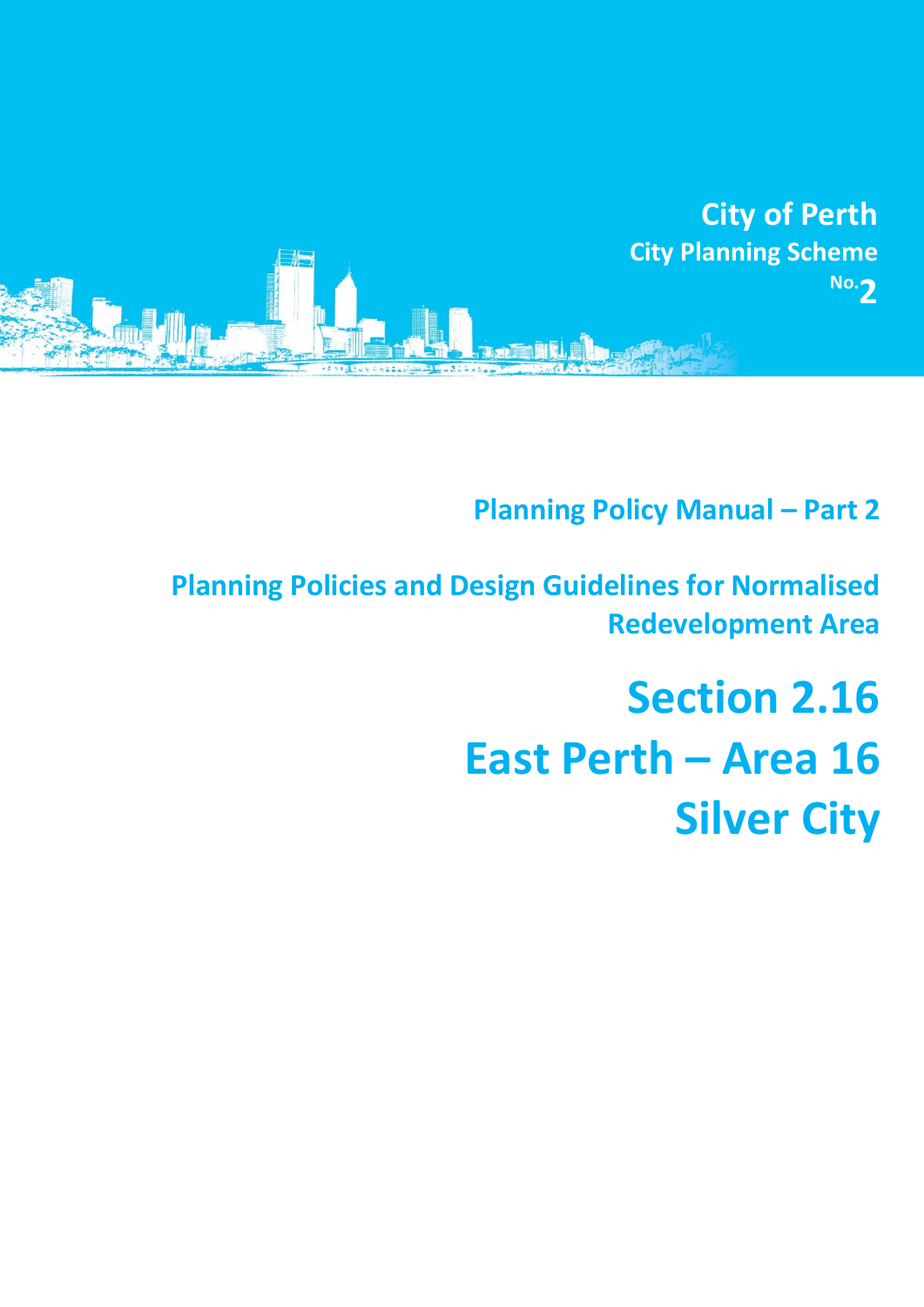

 $\clubsuit$  East Perth Area 16 – Silver City

| <b>Version#</b> | <b>Decision Reference</b> | <b>Synopsis</b> |
|-----------------|---------------------------|-----------------|
|                 | 11 March 2008             | Adopted         |
|                 | 17 March 2015             | Amended         |
| 3               | 11 April 2017             | Amended         |
|                 |                           |                 |
|                 |                           |                 |
|                 |                           |                 |
|                 |                           |                 |
|                 |                           |                 |

mini

1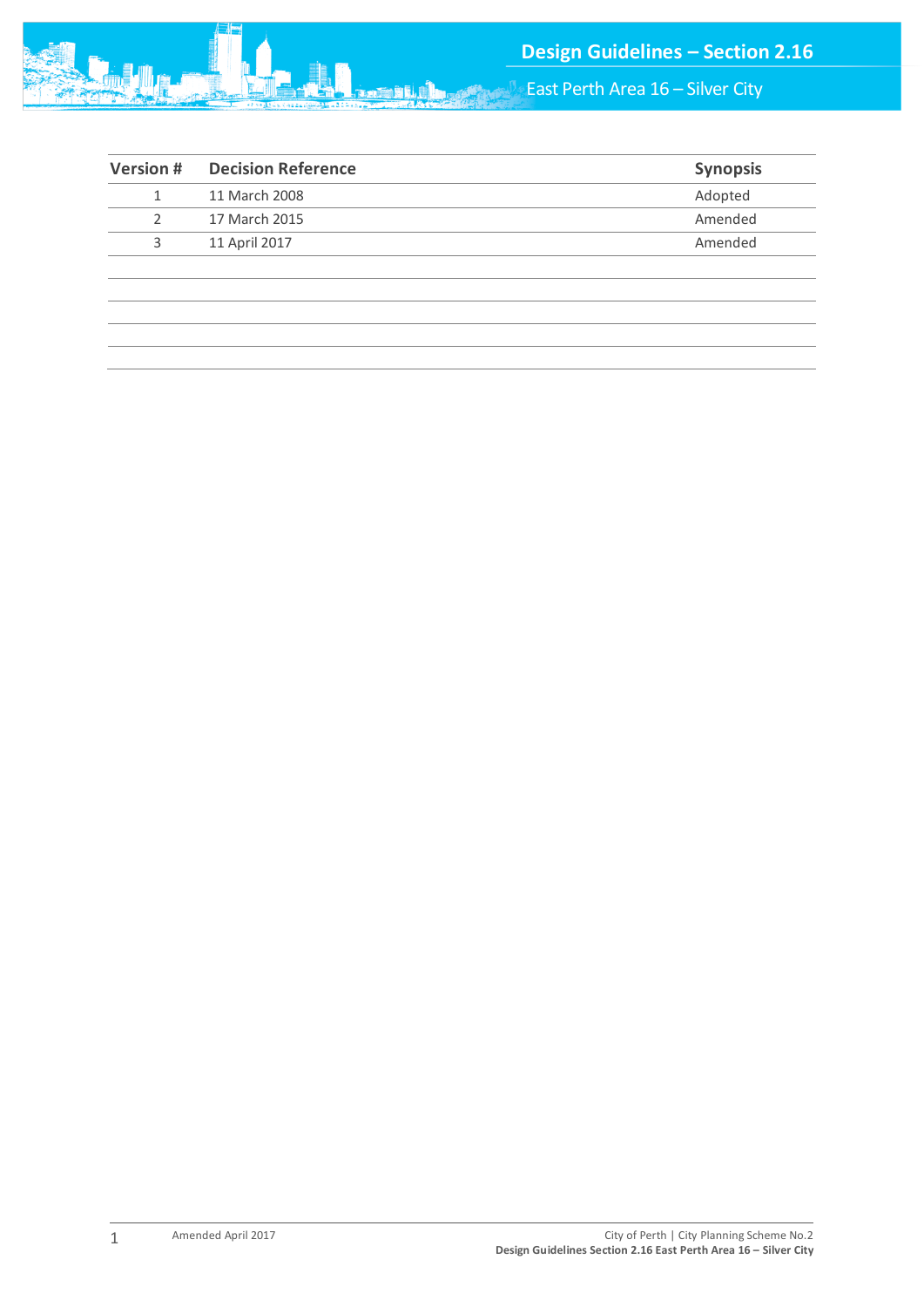East Perth Area 16 – Silver City

# **CONTENTS**

| SECTION TITLE | <b>PAGE</b> |
|---------------|-------------|
| 1.0           |             |
| 2.0           |             |
| 2.1           |             |
| 2.2           |             |
| 2.3           |             |
| 3.0           |             |
| 3.1           |             |
| 3.2           |             |
| 3.3           |             |
| 3.4           |             |
| 3.5           |             |

**ME**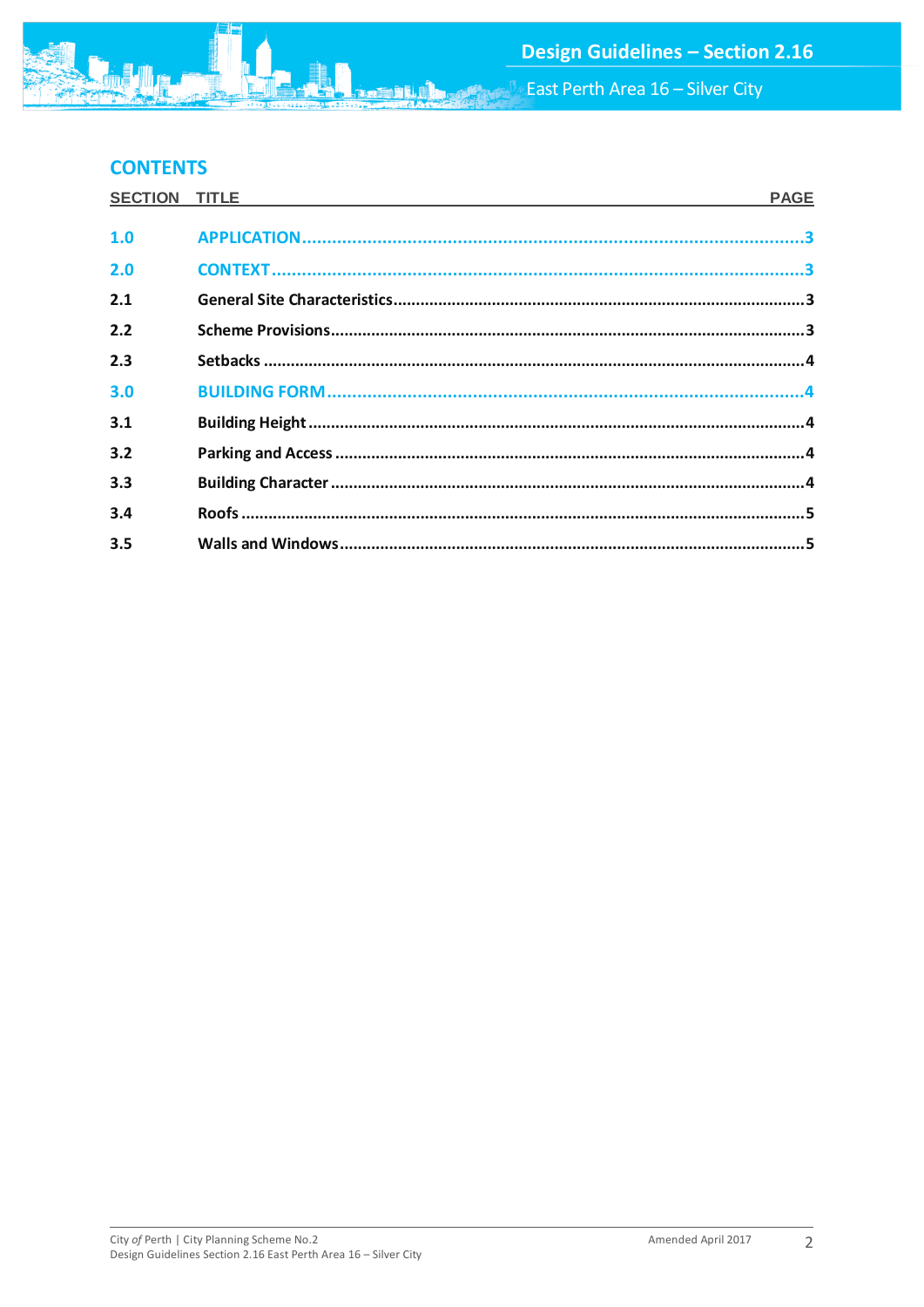<span id="page-3-0"></span>

These guidelines apply to land between Wittenoom, Clotilde, and Royal Streets and the former East Perth Primary School, which is within the Silver City Precinct (Precinct EP4), as defined in the City of Perth Local Planning Scheme No. 26 (Normalised Redevelopment Areas) (herein called 'the Scheme'). These guidelines apply to that area as shown in Figure 1.

## <span id="page-3-1"></span>**2.0 CONTEXT**

Existing uses are commercial, educational and government with the Education Department and Health Department occupying the area east of Clotilde Street. The City of Perth Car Park 4B, the AMTC and City Farm are located opposite on Royal Street. Wellington Square is opposite the Education Department building on Wittenoom Street.



Figure 1:- Location Plan

#### <span id="page-3-2"></span>**2.1 General Site Characteristics**

The site is characterised by multi-storey buildings to the east and one and two storey buildings to the west. Setback distances vary substantially. The topography of the Precinct is essentially flat.

A continuous building frontage will be sought to Lord Street and around Wellington Square. Buildings are to assume streetscape presentation to all street frontages.

#### <span id="page-3-3"></span>**2.2 Scheme Provisions**

Precinct 16 'Silver City' is reserved under the Metropolitan Region Scheme for 'Public Purpose - Special Uses'.

These Design Guidelines are intended to supplement the provisions of the Scheme and should be read in conjunction with the Scheme, in particular those provisions relating to the Claisebrook Village Project Area, Precinct EP4: Silver City, and other Planning Policies.

The Deemed Provisions set out in the *Planning and Development (Local Planning Schemes) Regulations 2015* also form part of the Scheme Text.

The Scheme identifies Preferred, Contemplated and Prohibited uses for Precinct EP4 and stipulated the maximum plot ratio. In determining any applications for development approval, the local government will have regard to these Design Guidelines, the Scheme and other Planning Policies.

<span id="page-3-4"></span>The local government encourages the recycling of buildings where this is viable and where these make a positive contribution to the streetscape and amenity of the area.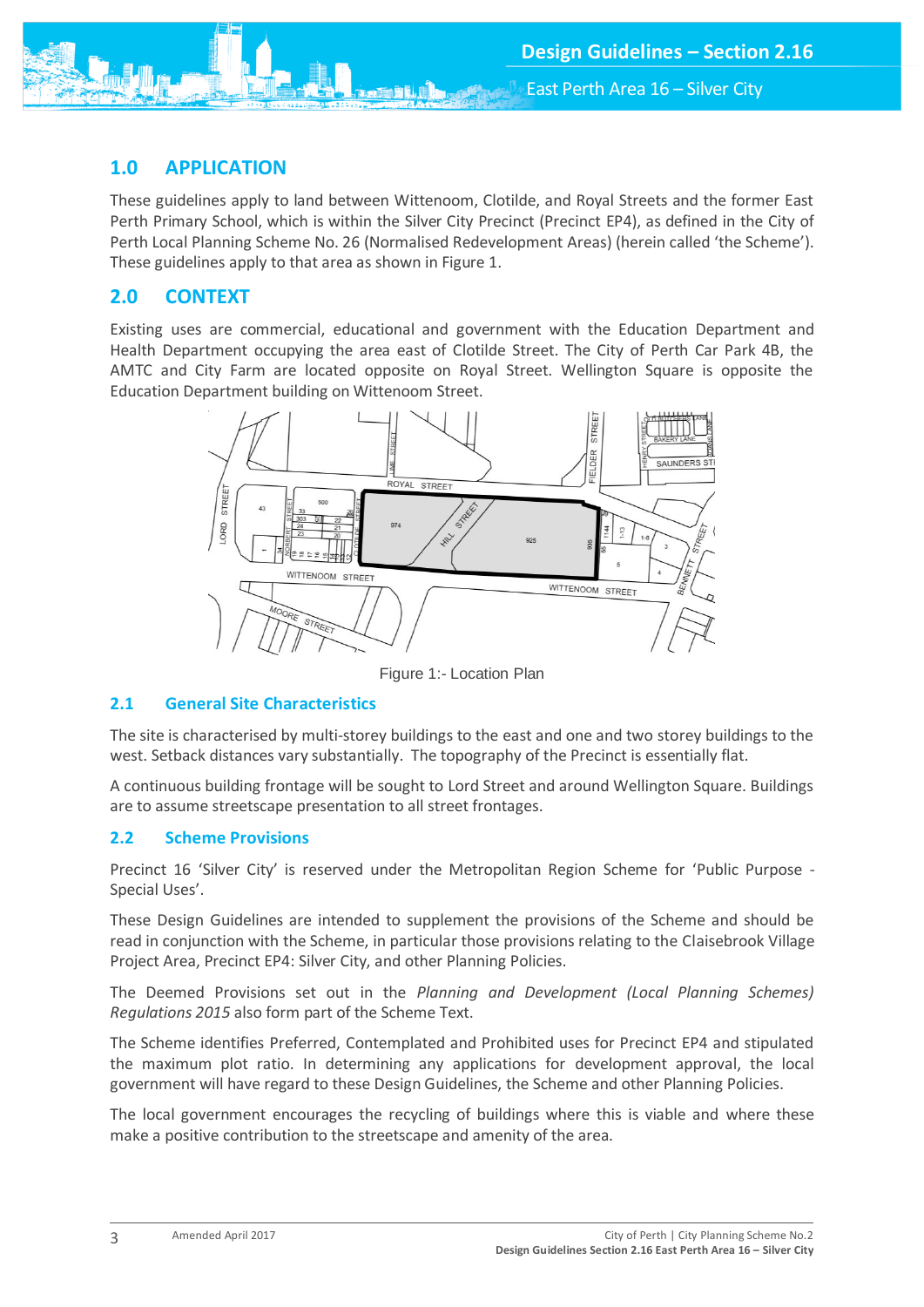# **2.3 Setbacks**

The setback to all street frontages is to be nil. Other than those stated above, setbacks are to be in accordance with the R-Codes.



# <span id="page-4-0"></span>**3.0 BUILDING FORM**

## <span id="page-4-1"></span>**3.1 Building Height**

| <b>STREET</b>                                      | NUMBER OF STOREYS |
|----------------------------------------------------|-------------------|
| Hill, Royal, Clotilde Streets                      | 4 storeys (12.4m) |
| Wittenoom Street (west)                            | 4 storeys (12.4m) |
| Wittenoom Street (opposite Wellington Square only) | 6 storeys (18.6m) |

**Note:** Height is to be read as the number of storeys shown plus loft space (up to 4.5m). Ground to first floor height 3.1 metres.

# <span id="page-4-2"></span>**3.2 Parking and Access**

Undercroft or basement parking concealed from public view is preferred, although open air car parking at the rear of sites will be considered. Any commercial development will also be required to provide for cyclist access and parking.

At-grade pedestrian access for all users into buildings is to be provided from Street frontages. Safe and attractive pedestrian access into buildings is also to be provided from any car park on site. Generally, one crossover only will be allowed for each lot.

## <span id="page-4-3"></span>**3.3 Building Character**

Buildings should respect the scale of the street or place and of their neighbours. The buildings should also be sympathetic in scale, massing and proportions to adjacent buildings and those of heritage significance. The opportunity exists to create a strong sense of identity and an innovative inner city lifestyle of residential, commercial and mixed use development with interesting facade treatments and roof lines.

Buildings will be assessed for the contribution to the legibility and identity of East Perth, the publicprivate interface, streetscapes, grain and sense of place. Aspects such as roof line, materials and the scale and massing of buildings will be carefully considered by the local government in the assessment of development applications.